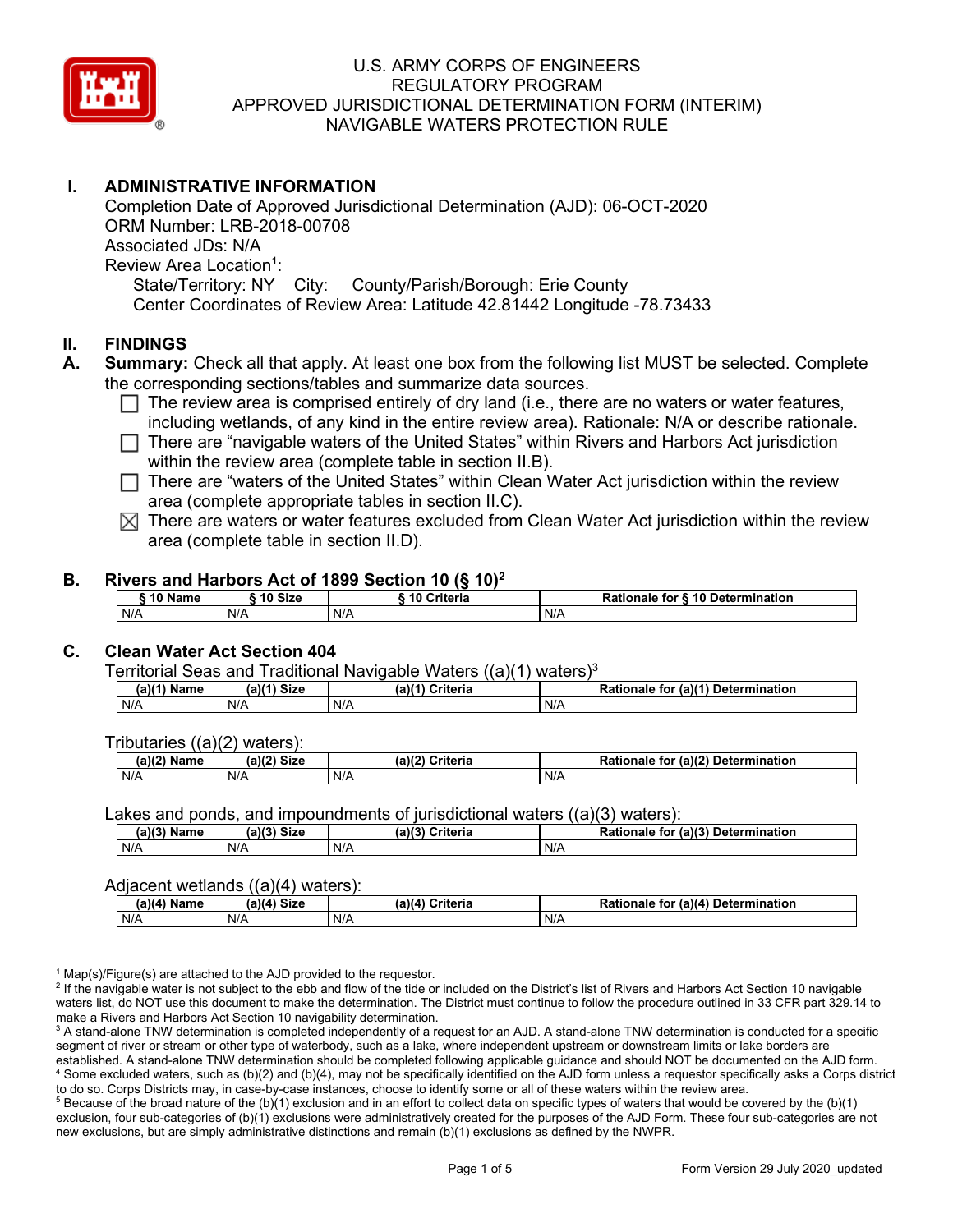

# **D. Excluded Waters or Features**

Excluded waters  $((b)(1) - (b)(12))^4$ :

| <b>Exclusion Name</b> | <b>Exclusion Size</b> | Exclusion <sup>5</sup>      | <b>Rationale for Exclusion Determination</b>                                                                             |
|-----------------------|-----------------------|-----------------------------|--------------------------------------------------------------------------------------------------------------------------|
| 2018-00708            | $3.251$ acres         | (b)(1) Non-adjacent wetland | W1 is a 3.251 acre PSS depressional wetland, located                                                                     |
| (W1)                  |                       |                             | in the center of the property (extending east to west).                                                                  |
|                       |                       |                             | with no connection to an $a(1)$ - $a(3)$ water. The entire                                                               |
|                       |                       |                             | perimeter of the wetland on the property was walked on                                                                   |
|                       |                       |                             | the day of the site visit (8/7/2018). All resources                                                                      |
|                       |                       |                             | reviewed support the determination that W1 does not                                                                      |
|                       |                       |                             | abut an a(1)-a(3) water, is not separated and does not                                                                   |
|                       |                       |                             | contribute flow through a natural or man-made feature.                                                                   |
|                       |                       |                             | W1 is located over 700 feet north of an a(2) water,                                                                      |
|                       |                       |                             | separated by a road and situated approximately 10 feet                                                                   |
|                       |                       |                             | up gradient. There is nearly zero percent chance of                                                                      |
|                       |                       |                             | flooding from the a(2) water in any year (USDA Web                                                                       |
|                       |                       |                             | Soil Survey). Review of the historical aerials did not                                                                   |
|                       |                       |                             | show any inundation throughout the year by an a(1)-                                                                      |
|                       |                       |                             | $a(3)$ water. Therefore it is not adjacent to an $a(1)$ - $a(3)$                                                         |
|                       |                       |                             | water. W1 appears to potentially continue off site to the                                                                |
|                       |                       |                             | east and to the south. To the south is a residential                                                                     |
|                       |                       |                             | property with mowed lawn, showing no existing wetland                                                                    |
|                       |                       |                             | characteristics. To the east, there is a potential for the                                                               |
|                       |                       |                             | wetland to continue off site and the size could not be                                                                   |
|                       |                       |                             | determined, however there is mowed/maintained land                                                                       |
|                       |                       |                             | approximately 100 feet to the east of the delineated                                                                     |
|                       |                       |                             | property boundary that did not show any potential                                                                        |
|                       |                       |                             | wetland characteristics when reviewing aerial                                                                            |
|                       |                       |                             | photography. Furthermore there were no observed                                                                          |
|                       |                       |                             | connections present to an $a(1)$ - $a(3)$ water to the east or                                                           |
|                       |                       |                             | to the south.                                                                                                            |
| 2018-00708            | $0.828$ acres         | (b)(1) Non-adjacent wetland | W2 is a 0.828 acre PFO depressional wetland, located                                                                     |
| (W2)                  |                       |                             | on the southern tip of the property, with no connection<br>to an $a(1)$ - $a(3)$ water observed. The entire perimeter of |
|                       |                       |                             | the wetland on the property was walked on the day of                                                                     |
|                       |                       |                             | the site visit (8/7/2018). All resources reviewed support                                                                |
|                       |                       |                             | the determination that W2 does not abut an $a(1)-a(3)$                                                                   |
|                       |                       |                             | water, is not separated and does not contribute flow                                                                     |
|                       |                       |                             | through a natural or man-made feature. W2 is located                                                                     |
|                       |                       |                             | over 600 feet north of an a(2) water, separated by a                                                                     |
|                       |                       |                             | road and situated approximately 10 feet up gradient.                                                                     |
|                       |                       |                             | There is nearly zero percent chance of flooding from                                                                     |
|                       |                       |                             | the a(2) water in any year (USDA Web Soil Survey).                                                                       |
|                       |                       |                             | Review of the historical aerials did not show any                                                                        |
|                       |                       |                             | inundation throughout the year by an $a(1)$ - $a(3)$ water.                                                              |
|                       |                       |                             | Therefore it is not adjacent to an a(1)-a(3) water. W2                                                                   |
|                       |                       |                             | appears to possibly extend off site to the east and west.                                                                |
|                       |                       |                             | To the west there is a residential development with                                                                      |
|                       |                       |                             | mowed/maintained lawn and no signs of a continuing                                                                       |
|                       |                       |                             | wetland or possible connections to an $a(1)$ - $a(3)$ water.                                                             |
|                       |                       |                             | To the east there is potential of wetland extending off                                                                  |

 $1$  Map(s)/Figure(s) are attached to the AJD provided to the requestor.

<sup>2</sup> If the navigable water is not subject to the ebb and flow of the tide or included on the District's list of Rivers and Harbors Act Section 10 navigable waters list, do NOT use this document to make the determination. The District must continue to follow the procedure outlined in 33 CFR part 329.14 to make a Rivers and Harbors Act Section 10 navigability determination.

<sup>3</sup> A stand-alone TNW determination is completed independently of a request for an AJD. A stand-alone TNW determination is conducted for a specific segment of river or stream or other type of waterbody, such as a lake, where independent upstream or downstream limits or lake borders are established. A stand-alone TNW determination should be completed following applicable guidance and should NOT be documented on the AJD form. <sup>4</sup> Some excluded waters, such as (b)(2) and (b)(4), may not be specifically identified on the AJD form unless a requestor specifically asks a Corps district to do so. Corps Districts may, in case-by-case instances, choose to identify some or all of these waters within the review area.

<sup>5</sup> Because of the broad nature of the (b)(1) exclusion and in an effort to collect data on specific types of waters that would be covered by the (b)(1) exclusion, four sub-categories of (b)(1) exclusions were administratively created for the purposes of the AJD Form. These four sub-categories are not new exclusions, but are simply administrative distinctions and remain (b)(1) exclusions as defined by the NWPR.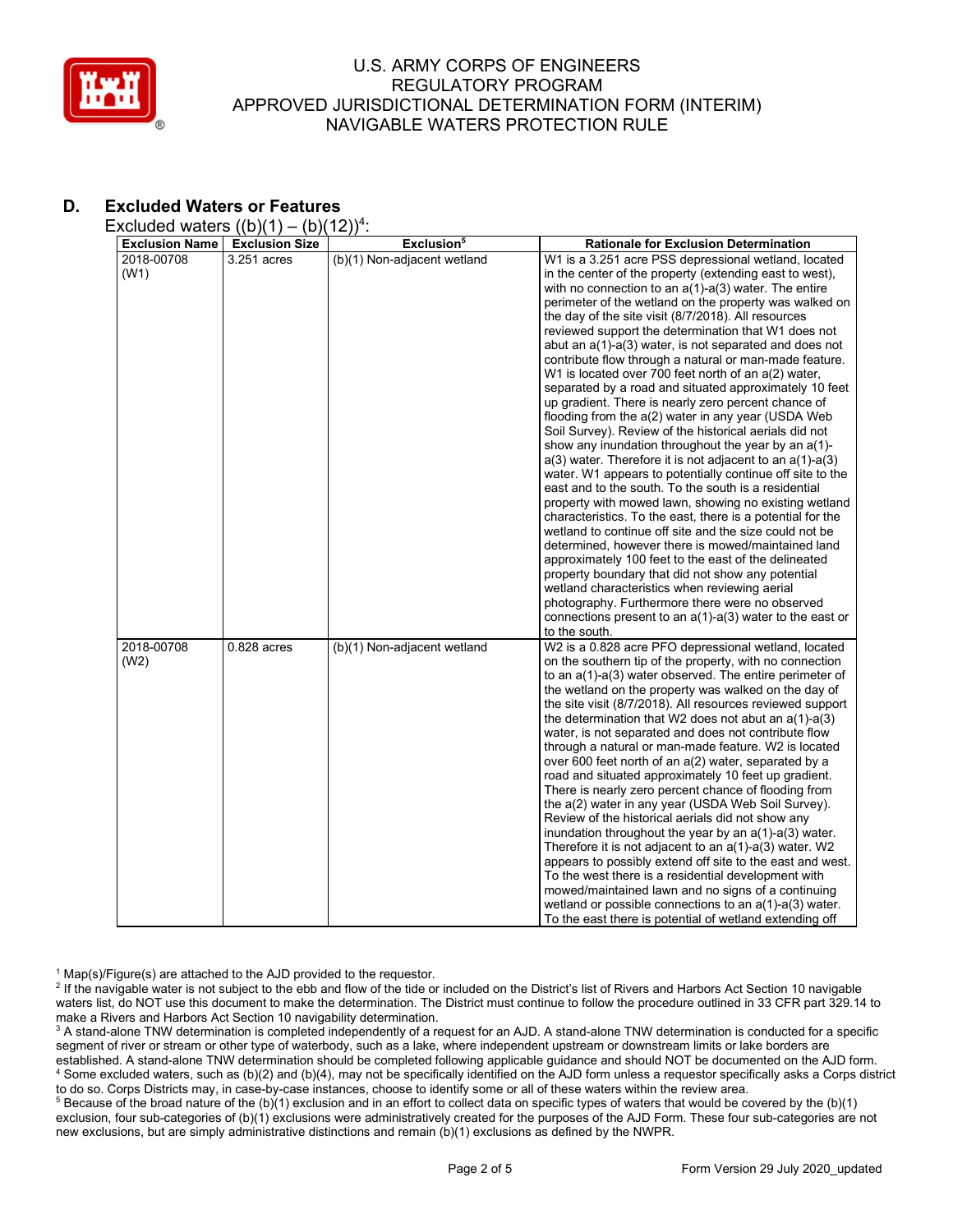

|                    |               |                             | site, however same conditions as mentioned above<br>with W1 exist.                                                                                                                                                                                                                                                                                                                                                                                                                                                                                                                                                                                                                                                                                                                                                                                                                                     |
|--------------------|---------------|-----------------------------|--------------------------------------------------------------------------------------------------------------------------------------------------------------------------------------------------------------------------------------------------------------------------------------------------------------------------------------------------------------------------------------------------------------------------------------------------------------------------------------------------------------------------------------------------------------------------------------------------------------------------------------------------------------------------------------------------------------------------------------------------------------------------------------------------------------------------------------------------------------------------------------------------------|
| 2018-00708<br>(W3) | 3.997 acres   | (b)(1) Non-adjacent wetland | W3 is a 3.997 acre predominantly PSS depressional<br>wetland located in the northern section of the property,<br>with no connection to an $a(1)$ - $a(3)$ water. The entire<br>perimeter of the wetland on the property was walked on<br>the day of the site visit (8/7/2018). All resources<br>reviewed support the determination that W3 does not<br>abut an a(1)-a(3) water, is not separated and does not<br>contribute flow through a natural or man-made feature.<br>W3 is located over 1,000 feet north of an a(2) water,<br>separated by a road and situated approximately 10 feet<br>up gradient. There is nearly zero percent chance of<br>flooding from the a(2) water in any year (USDA Web<br>Soil Survey). Review of the historical aerials did not<br>show any inundation throughout the year by an a(1)-<br>$a(3)$ water. Therefore it is not adjacent to an $a(1)$ - $a(3)$<br>water. |
| 2018-00708<br>(W4) | $0.193$ acres | (b)(1) Non-adjacent wetland | W4 is a 0.193 acre PFO depressional wetland, located<br>on the western edge of the property, with no connection<br>to an $a(1)$ - $a(3)$ water observed. The entire perimeter of<br>the wetland on the property was walked on the day of<br>the site visit (8/7/2018). All resources reviewed support<br>the determination that W4 does not abut an $a(1)$ - $a(3)$<br>water, is not separated and does not contribute flow<br>through a natural or man-made feature. W4 is located<br>over 1,100 feet north of an a(2) water, separated by a<br>road and situated approximately 10 feet up gradient.<br>There is nearly zero percent chance of flooding from<br>the a(2) water in any year (USDA Web Soil Survey).<br>Review of the historical aerials did not show any<br>inundation throughout the year by an $a(1)$ - $a(3)$ water.<br>Therefore it is not adjacent to an $a(1)$ - $a(3)$ water.   |

# **III. SUPPORTING INFORMATION**

- **A. Select/enter all resources** that were used to aid in this determination and attach data/maps to this document and/or references/citations in the administrative record, as appropriate.
	- **\_X\_** Information submitted by, or on behalf of, the applicant/consultant: *Wetland delineation named "780 Reserve Road" was conducted by Earth Dimensions, Inc. and was submitted on June 6, 2018, revised and resubmitted on September 30, 2020 with accurate, complete data sheets, photographs, NWI map, soil survey map with hydric soil information* This information *is* sufficient for purposes of this AJD. Rationale: *N/A.*

**\_\_\_** Data sheets prepared by the Corps: *Title(s) and/or date(s).*

- **\_X\_** Photographs: *Aerial and other: Google Earth pro (2020), ESRI, Earth Dimensions Inc (2018).*
- **\_X\_** Corps Site visit(s) conducted on: *08/07/2018*
- **\_\_\_** Previous Jurisdictional Determinations (AJDs or PJDs): *ORM Number(s) and date(s).*

 $1$  Map(s)/Figure(s) are attached to the AJD provided to the requestor.

<sup>&</sup>lt;sup>2</sup> If the navigable water is not subject to the ebb and flow of the tide or included on the District's list of Rivers and Harbors Act Section 10 navigable waters list, do NOT use this document to make the determination. The District must continue to follow the procedure outlined in 33 CFR part 329.14 to make a Rivers and Harbors Act Section 10 navigability determination.

<sup>&</sup>lt;sup>3</sup> A stand-alone TNW determination is completed independently of a request for an AJD. A stand-alone TNW determination is conducted for a specific segment of river or stream or other type of waterbody, such as a lake, where independent upstream or downstream limits or lake borders are established. A stand-alone TNW determination should be completed following applicable guidance and should NOT be documented on the AJD form. <sup>4</sup> Some excluded waters, such as (b)(2) and (b)(4), may not be specifically identified on the AJD form unless a requestor specifically asks a Corps district to do so. Corps Districts may, in case-by-case instances, choose to identify some or all of these waters within the review area.

 $5$  Because of the broad nature of the (b)(1) exclusion and in an effort to collect data on specific types of waters that would be covered by the (b)(1) exclusion, four sub-categories of (b)(1) exclusions were administratively created for the purposes of the AJD Form. These four sub-categories are not new exclusions, but are simply administrative distinctions and remain (b)(1) exclusions as defined by the NWPR.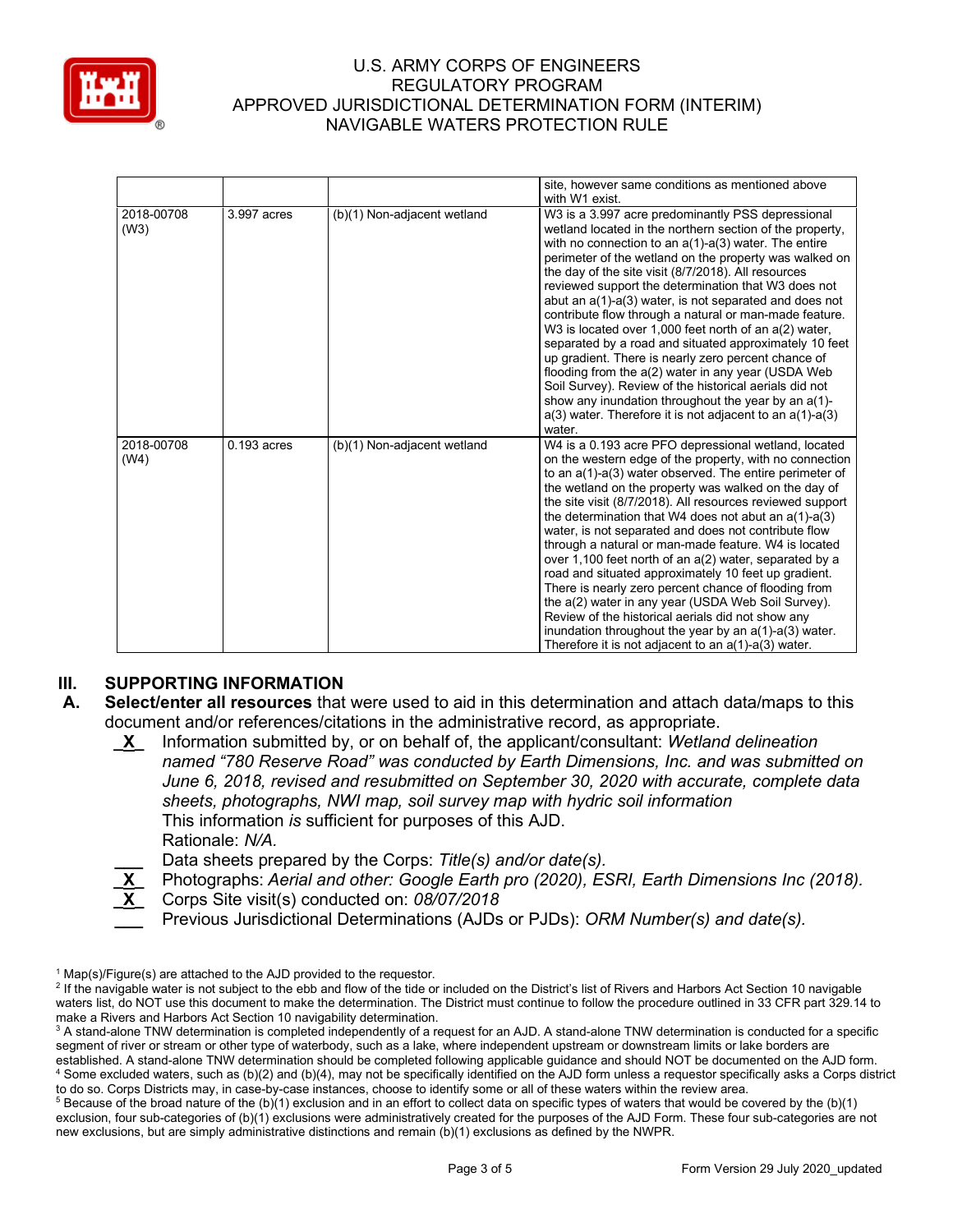

- **\_X\_** Antecedent Precipitation Tool: *provide detailed discussion in Section III.B.*
- **\_X\_** USDA NRCS Soil Survey: *Web Soil Survey reviewed.*
- USFWS NWI maps: *USFWS online map reviewed.*
- **\_X\_** USGS topographic maps: *Orchard Park, New York Quad; 24k:1.*

### **Other data sources used to aid in this determination:**

| Data Source (select)       | Name and/or date and other relevant information                                            |
|----------------------------|--------------------------------------------------------------------------------------------|
| <b>USGS Sources</b>        | N/A.                                                                                       |
| <b>USDA Sources</b>        | N/A.                                                                                       |
| <b>NOAA Sources</b>        | $N/A$ .                                                                                    |
| <b>USACE Sources</b>       | ORM2 maps.                                                                                 |
| State/Local/Tribal Sources | NYS DEC Environmental Resource Mapper reviewed. No State regulated wetlands present within |
|                            | the vicinity of the delineated parcel                                                      |
| <b>Other Sources</b>       | N/A.                                                                                       |

**B. Typical year assessment(s):** The APT pulls precipitation data from NOAA's Daily Global Historical Climatology Network. The APT evaluates normal precipitation conditions based on the three 30-day periods preceding the observation date. For each period, a weighted condition value is assigned by determining whether the 30-day precipitation total falls within, above, or below the 70th and 30th percentiles for totals from the same date range over the preceding 30 years. The APT then makes a determination of "normal," "wetter than normal," or "drier than normal" based on the condition value sum. The APT also displays results generated via the Palmer Drought Severity Index and the University of Delaware WebWIMP.

Evaluation of aerial photographs, delineation report and results from the APT indicate that no signs of inundation of the wetlands from a tributary occurred. Two of the years evaluated had drier than normal conditions, one year was under normal conditions but had severe wetness under the PDSI Class and there was still no inundation visible. As noted above, the nearest tributary is over 600 feet from the closest delineated wetland and the site is located approximately 10 feet up gradient as per topographic map.

|          |            |           | <b>PDSI</b> |                   |        | <b>ARC</b>   | Antecedent               |
|----------|------------|-----------|-------------|-------------------|--------|--------------|--------------------------|
| Latitude | Longitude  | Date      | Value       | <b>PDSI Class</b> | Season | <b>Score</b> | <b>Precip Condition</b>  |
|          |            |           |             |                   | Wet    |              |                          |
| 42.81442 | $-78.7343$ | 9/8/2002  | $-1.63$     | Mild drought      | Season | 8            | Drier than Normal        |
|          |            |           |             | Moderate          | Wet    |              |                          |
| 42.81442 | $-78.7343$ | 3/31/2005 | 2.07        | wetness           | Season | 9            | <b>Drier than Normal</b> |
|          |            |           |             | Moderate          | Wet    |              | Normal                   |
| 42.81442 | -78.7343   | 5/3/2009  | 2.3         | wetness           | Season | 14           | Conditions               |
|          |            |           |             |                   | Wet    |              | Normal                   |
| 42.81442 | $-78.7343$ | 10/5/2011 | 3.41        | Severe wetness    | Season | 13           | Conditions               |

 $1$  Map(s)/Figure(s) are attached to the AJD provided to the requestor.

<sup>2</sup> If the navigable water is not subject to the ebb and flow of the tide or included on the District's list of Rivers and Harbors Act Section 10 navigable waters list, do NOT use this document to make the determination. The District must continue to follow the procedure outlined in 33 CFR part 329.14 to make a Rivers and Harbors Act Section 10 navigability determination.

<sup>3</sup> A stand-alone TNW determination is completed independently of a request for an AJD. A stand-alone TNW determination is conducted for a specific segment of river or stream or other type of waterbody, such as a lake, where independent upstream or downstream limits or lake borders are established. A stand-alone TNW determination should be completed following applicable guidance and should NOT be documented on the AJD form. <sup>4</sup> Some excluded waters, such as (b)(2) and (b)(4), may not be specifically identified on the AJD form unless a requestor specifically asks a Corps district to do so. Corps Districts may, in case-by-case instances, choose to identify some or all of these waters within the review area.

 $5$  Because of the broad nature of the (b)(1) exclusion and in an effort to collect data on specific types of waters that would be covered by the (b)(1) exclusion, four sub-categories of (b)(1) exclusions were administratively created for the purposes of the AJD Form. These four sub-categories are not new exclusions, but are simply administrative distinctions and remain (b)(1) exclusions as defined by the NWPR.